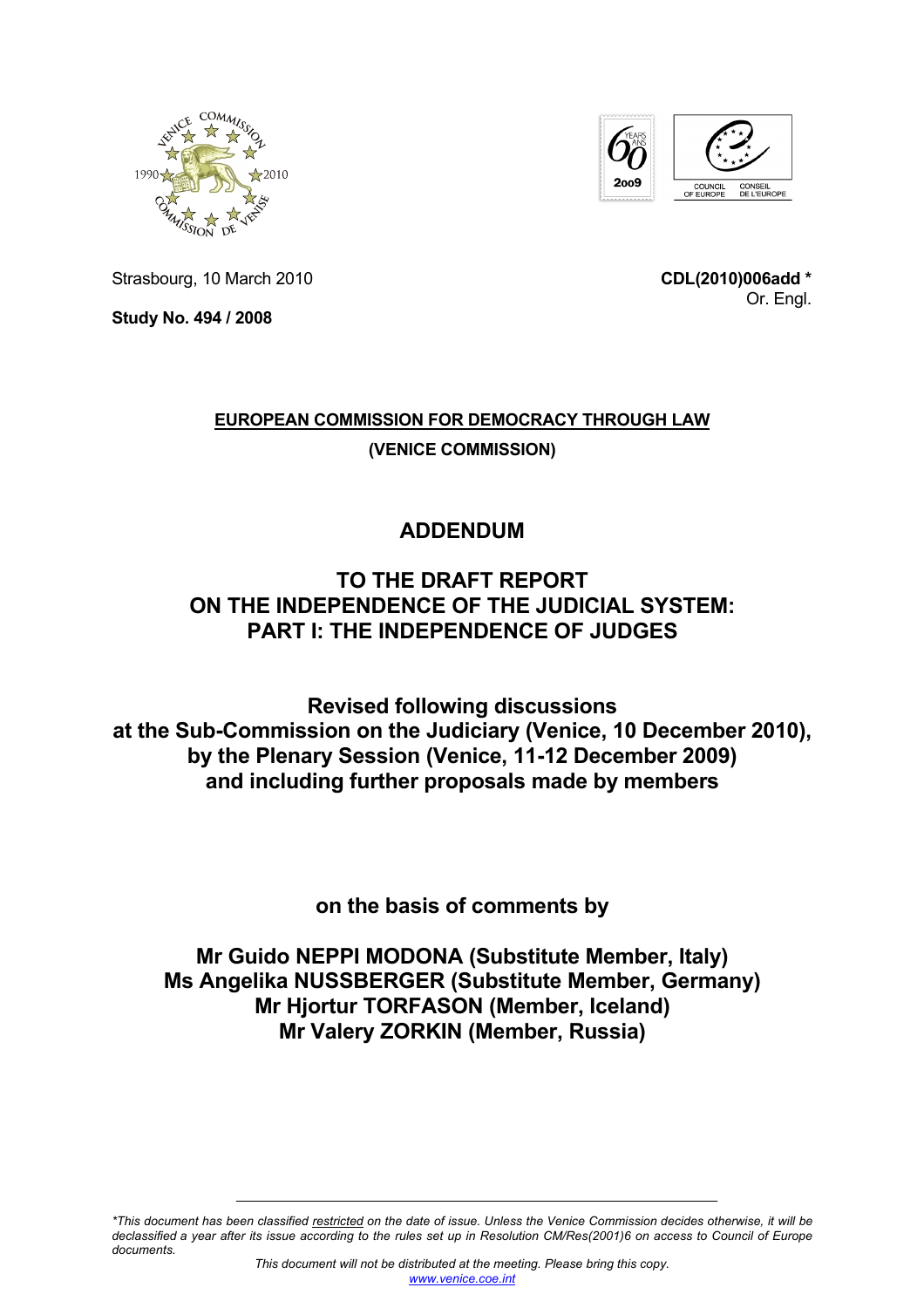31. The position of the Venice Commission (CDL-AD(2007)028) is more nuanced:

*"44. In Europe, a variety of different systems for judicial appointments exist and [that] there is not a single model that would apply to all countries.* 

*45. In older democracies, the executive power has sometimes a decisive influence on judicial appointments. Such systems may work well in practice and allow for an independent judiciary because these powers are restrained by legal culture and traditions, which have grown over a long time.*

*46. New democracies, however, did not yet have a chance to develop these traditions, which can prevent abuse, and therefore, at least in these countries, explicit constitutional and legal provisions are needed as a safeguard to prevent political abuse in the appointment of judges.1*

*47. Appointments of judges of ordinary (non-constitutional) courts are not an*  appropriate subject neither for a decision by the executive, nor<sup>2</sup> for a vote by Parliament *because the danger that political considerations prevail over the objective merits of a candidate cannot be excluded.* 

*48. An appropriate method for guaranteeing judicial independence is the establishment of a judicial council, which should be endowed with constitutional guarantees for its composition, powers and autonomy.* 

*49. Such a Council should have a decisive influence on the appointment and promotion of judges and disciplinary measures against them.* 

*50. A substantial element or a majority of the members of the judicial council should be elected by the Judiciary itself. In order to provide for democratic legitimacy of the Judicial Council, other members should be elected by Parliament among persons with appropriate legal qualifications."* 

1. To sum up, it is the Venice Commission's view that at least in new democracies<sup>3</sup> it is an indispensable guarantee for the independence of the judiciary that **an independent judicial council have decisive influence on decisions on** the appointment and career of judges. Owing to the richness of legal culture in Europe, which is precious and should be safeguarded, there is no single model which applies to all countries. **While respecting this variety of legal systems, the Venice Commission recommends that states old democracies***<sup>4</sup>*  **which have not yet done so consider the establishment of an independent judicial council or similar body. In all cases the council should have a pluralistic composition with a substantial part, if not the majority, of members being judges.5 With the exception of ex-officio**  members these judges should be elected or appointed<sup>6</sup> by their peers.

80. The following standards should be respected by states in order to ensure internal and external judicial independence:

4. It is an indispensable guarantee for the independence of the judiciary that an independent judicial council have decisive influence on decisions on the appointment

<sup>&</sup>lt;sup>1</sup> [Proposal by Ms. Siljanovska–Davkova].

<sup>[</sup>Proposal by Ms. Siljanovska–Davkova].

<sup>[</sup>Proposal by Ms. Siljanovska–Davkova].

<sup>[</sup>Proposal by Ms. Siljanovska–Davkova].

 $5$  See CDL-AD(2009)028 para. 50.

<sup>[</sup>Proposal by Mr. Jowell, already contained in document CDL(2010)006].